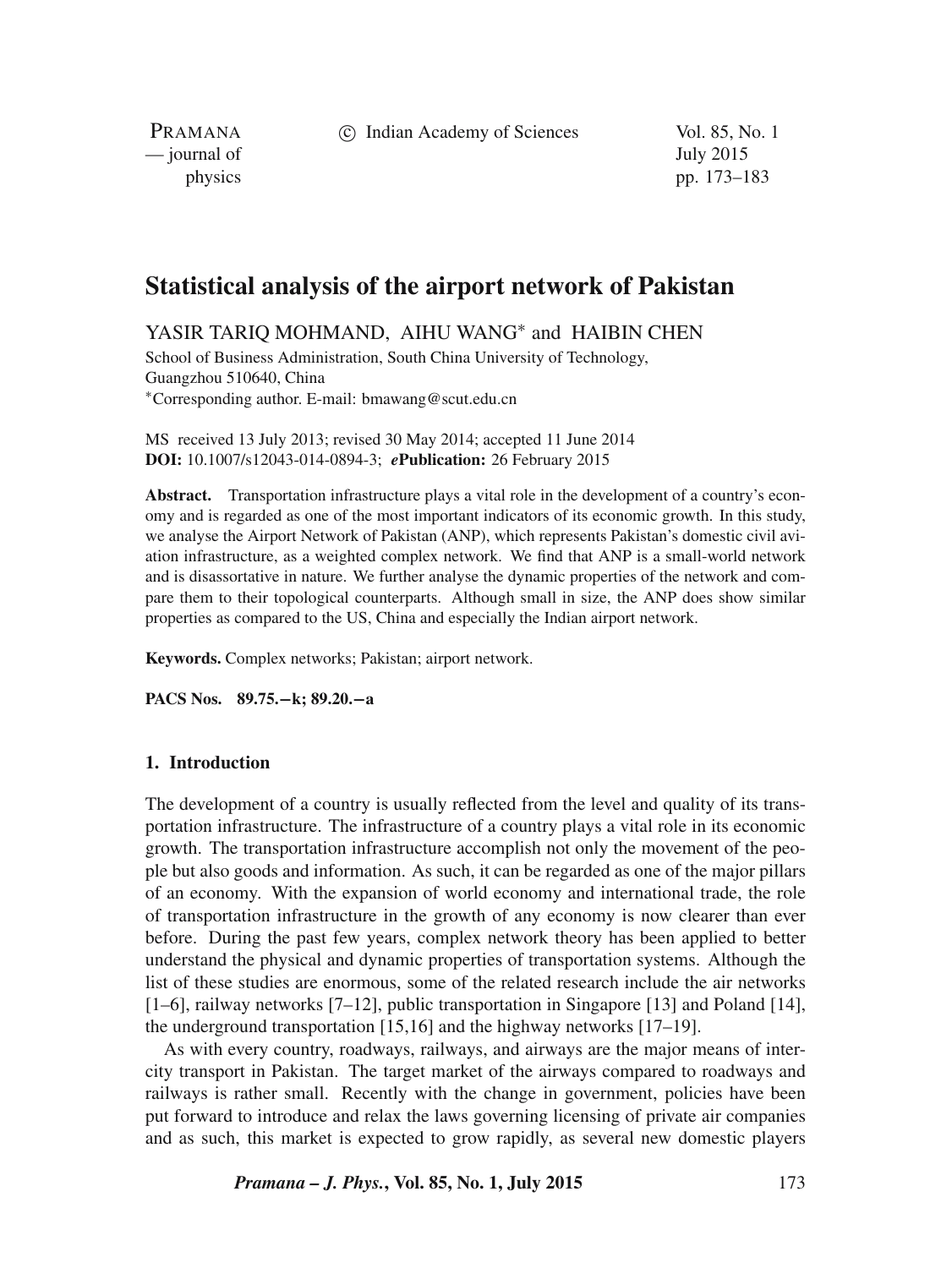have showed interest in starting operations in Pakistan. These companies will provide competitive and region-specific services and will target new domestic locations thereby, increasing the air traffic. Understanding these transportation systems is important for reasons of policy, administration and efficiency. In this paper, we study the domestic ANP. Since the network is weighted, we not only study the topological aspects but also the dynamic properties of the network. The rest of the paper is as follows. Sections 2 discusses the network construction methodology, §3 lists the topological and dynamic properties of the network and §4 concludes the paper.

# **2. Network construction**

Data on the airports and the flight schedules were provided by the Civil Aviation Authority (CAA) of Pakistan. The data were transformed and travel for each week was represented as a weighted graph G with N nodes and M edges, an associated adjacency matrix  $A =$  $[a_{ij}]$  and a weight matrix  $W = [w_{ij}]$  representing the number of weekly flights between airports  $i$  and  $j$  in a single week. It is important to note that our objective is to study the dynamic properties of the network, not the underlying physical structure of the network. As such, when we say two nodes i and j are connected,  $a_{ij} = 1$ , we mean that there is at least one flight travelling between these two nodes during the week. Such a representation has already been used to denote the airport network of different countries [1–6].

# **3. Topological properties**

Table 1 provides all computed network statistics, from basic network properties such as the number of nodes and edges to the more complex metrics such as weighted clustering, assortativity and eigenvector centrality.

| Property                                      | Value    |
|-----------------------------------------------|----------|
| Nodes, $N$                                    | 35       |
| Edges, $M$                                    | 87       |
| Average path length, $D$                      | 2.1      |
| Average clustering coefficient, C             | 0.6      |
| Average weighted clustering coefficient, $Cw$ | 0.63     |
| Diameter, d                                   | 4        |
| Average degree                                | 5        |
| Degree range                                  | (1, 25)  |
| Average weight, $w$                           | 4        |
| Weight range                                  | (1, 28)  |
| Average strength, $s$                         | 17.4     |
| Strength range                                | (1, 141) |
| Assortativity, r                              | $-0.47$  |
| Eigenvector centrality                        | 0.14     |
| Weighted eigenvector centrality               | 0.09     |

**Table 1.** Statistical properties of ANP.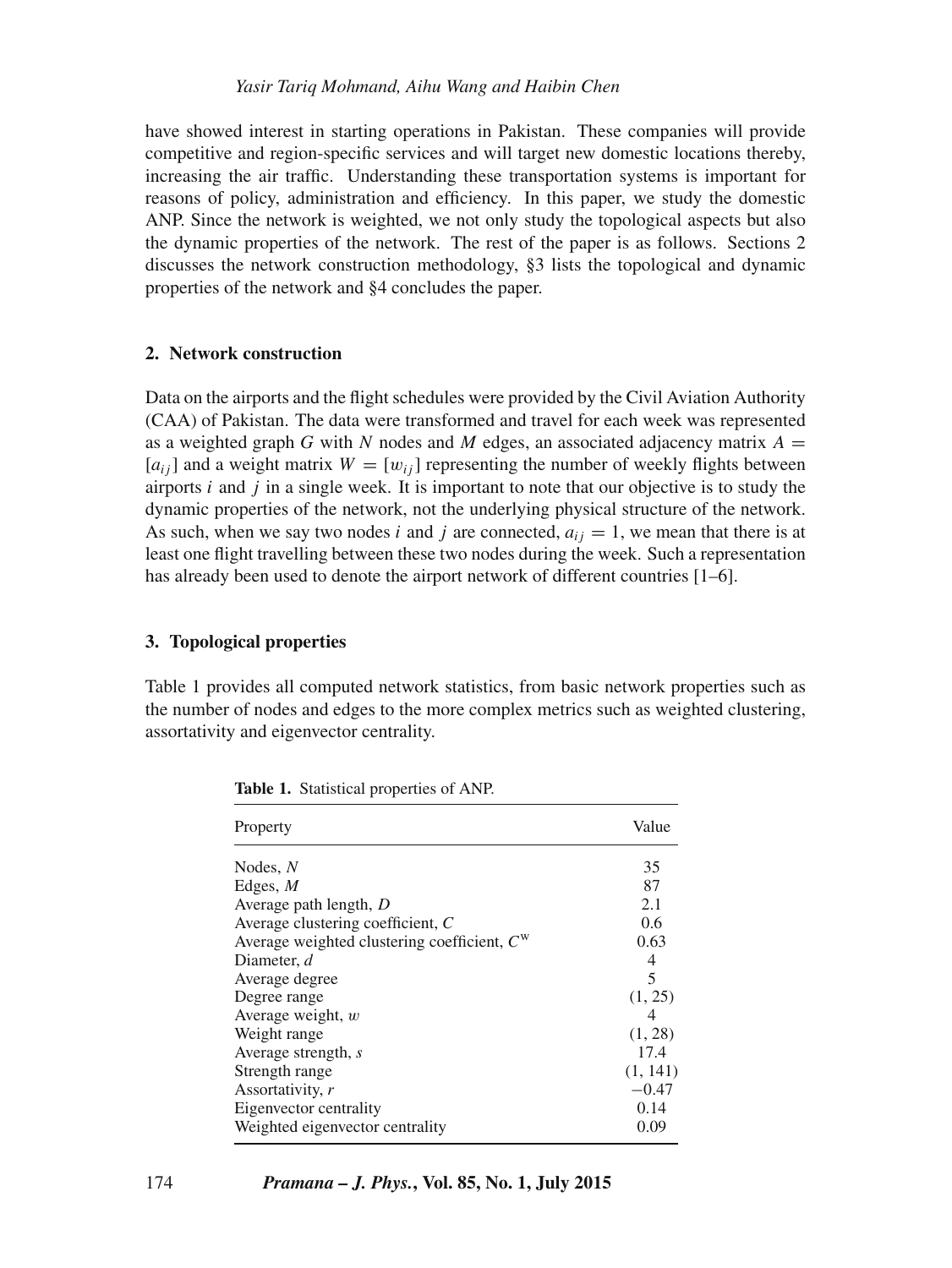#### 3.1 *Basic properties*

The ANP has 35 nodes with 87 edges. The average shortest path length (the minimum number of edges passed through to get from one node to another) between one node to all other nodes of the network is calculated using the following equation:

$$
l = \sum_{s, t \in V} \frac{d(a, b)}{N (N - 1)},
$$
\n(1)

where V corresponds to the set of nodes in the network,  $d(a, b)$  is the shortest path from a to b and N is the total number of nodes in the network. A small average path length of a single stop  $(l = 2.1)$  means that there is travel between almost all the airports of Pakistan. The network also features small diameter (maximum path length of a network)  $d = 4$ , calculated using

$$
d = \frac{1}{N(N-1)} \sum_{i \neq j} l_{ij}.
$$
 (2)

The observed path lengths are similar to those found in the airport network of US and India [1,2]. Turning our attention to the number of flights, we see that the range of travel between cities varied greatly,  $w \in (1, 25)$ . From the data, it is evident that the flow of passengers is directed from nodes of low degree towards nodes of high degree. Karachi, Islamabad, Lahore, Peshawar and Quetta are a few node examples with high degree which also handle most of the flights. The edge weight distribution is plotted in figure 1.

#### 3.2 *Degree and strength distributions*

The degree of a node, a measure of its connectivity, is defined as the fraction of nodes with degree  $k$  in the network. In this case, the degree is defined as the number of cities



**Figure 1.** Weight distribution.

*Pramana – J. Phys.***, Vol. 85, No. 1, July 2015** 175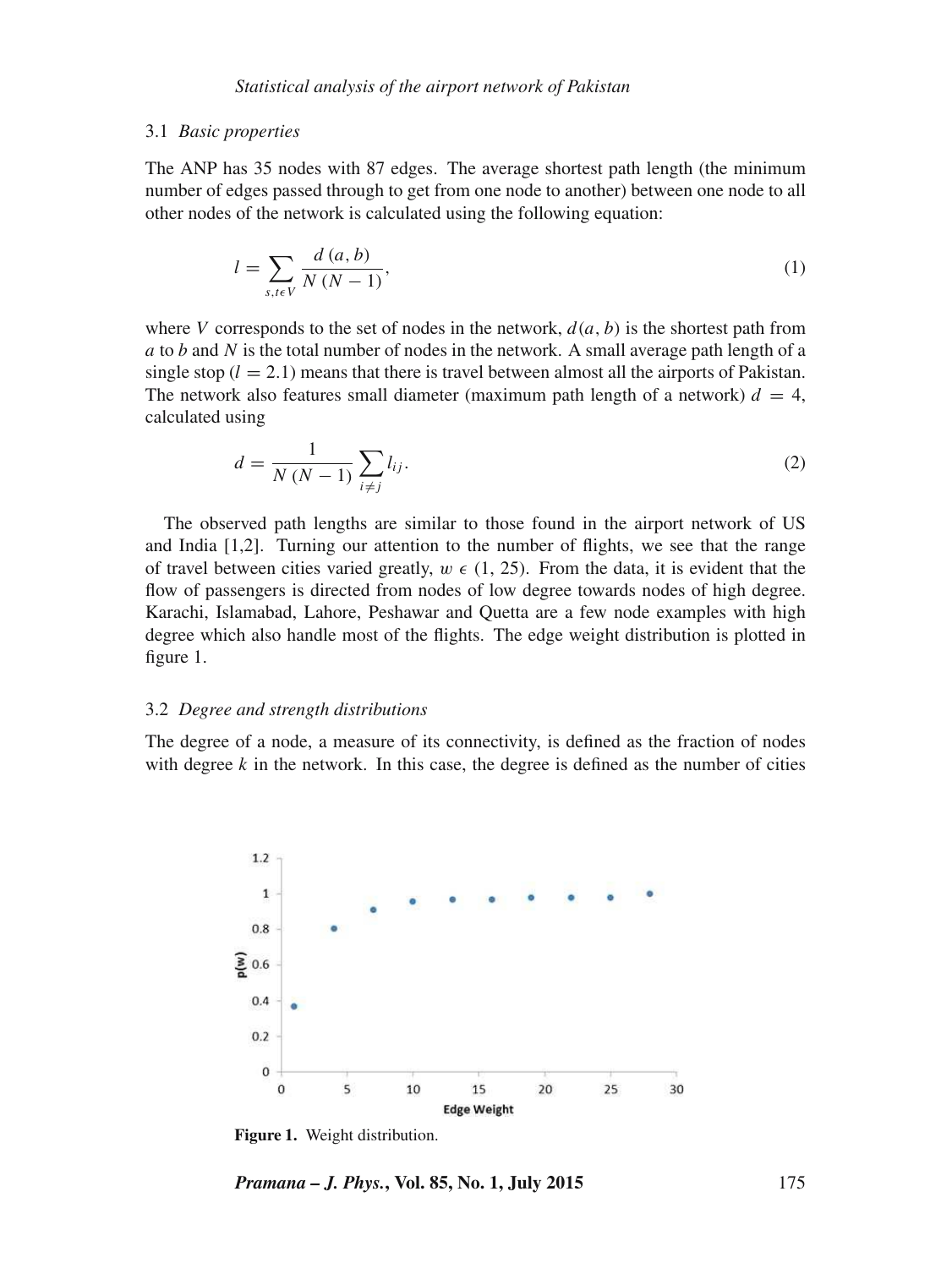

that can be reached from a given city via a single route. For a given node  $i$ , the degree can be represented using the equation

$$
k_i = \sum_{j}^{N} a_{ij}.
$$
\n<sup>(3)</sup>

Subsequently, a node's strength is simply the sum of the weights on the edges incident upon it and is given by

$$
s_i = \sum_j^N a_{ij} w_{ij}.
$$
\n<sup>(4)</sup>

The network possesses an average degree of 5, indicating high connectivity among the nodes (keeping in view the small number of nodes of ANP). The cumulative degree distribution is plotted in figure 2 which appears to be power law. The strength distribution (figure 3) reveals that although nodes with similar degree exist in the network, the traffic handled by each node is significantly different. We can average the strengths over all nodes with a given degree to get the strength spectrum (figure 4). The spectrum illustrates



**Figure 3.** Strength distribution.

## 176 *Pramana – J. Phys.***, Vol. 85, No. 1, July 2015**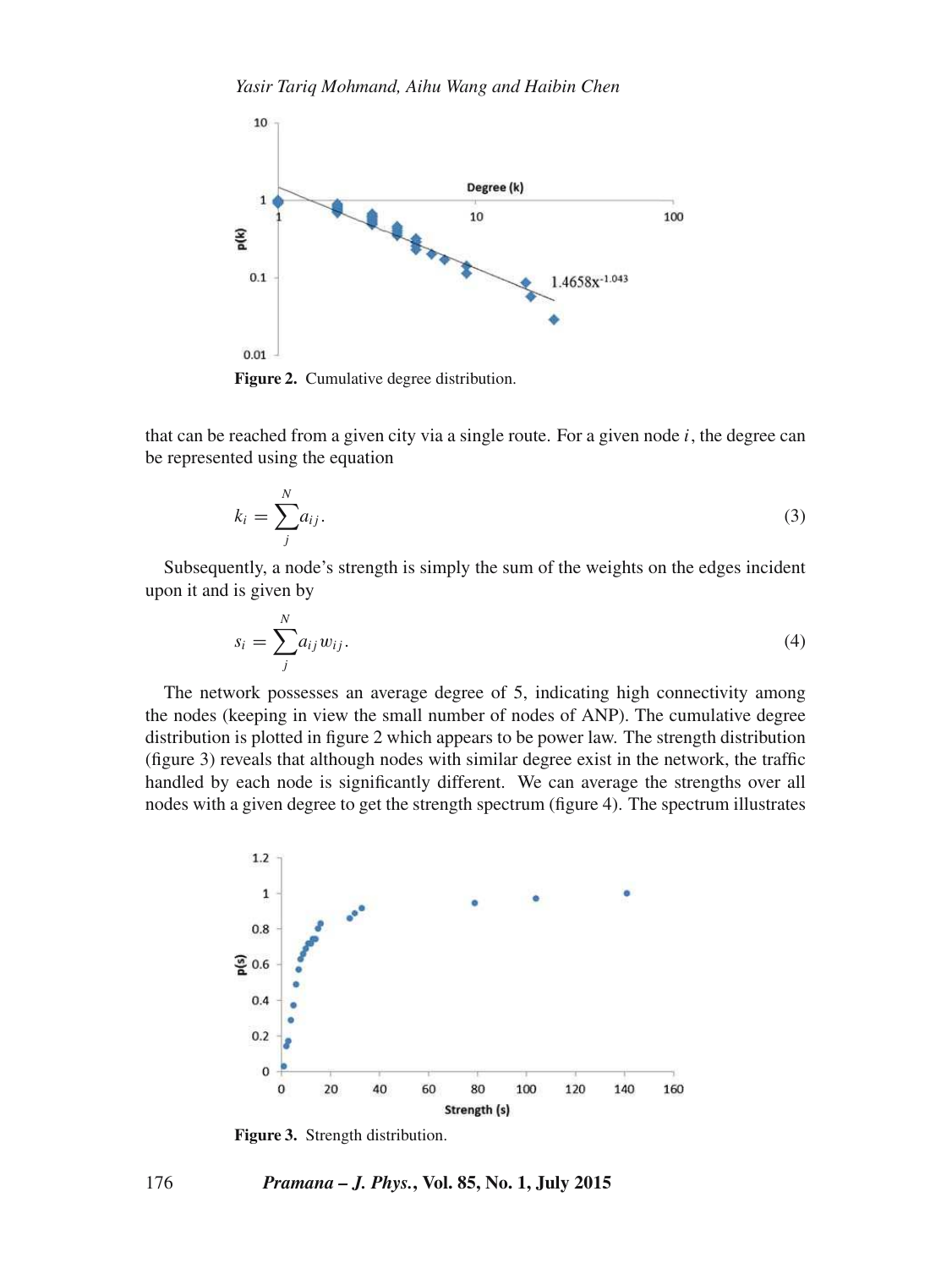

**Figure 4.** Strength as a function of degree.

a positive relationship between the degree and strength of nodes which means, that the more connected a node is, the more traffic it handles. As nodes are representations of airports in this study, the results of degree and strength distributions provide that the airports with high degree are the ones that handle most of the flights.

## 3.3 *Topological and dynamic clustering*

The clustering coefficient of a node  $i$  is defined as the ratio of the number of links shared by its neighbouring nodes to the maximum number of possible links among them. Simply put, the clustering coefficient is a measure of cohesiveness around a given node i and is defined by the equation

$$
C_i = \frac{2E_i}{k_i(k_i - 1)} = \frac{2}{k_i(k_i - 1)} \sum_{j,h} a_{i,j} a_{i,h} a_{j,h},
$$
\n(5)

where  $E_i$  is the number of edges between node *i*'s neighbours and  $2/k_i(k_i - 1)$  is a normalization factor equal to the maximum number of possible edges among the neighbours. Because of this normalization,  $C_i$  is in the interval [0, 1] where 0 and 1 indicate that none or all of the node i's neighbours are linked, respectively. The average clustering coefficient can thus be represented by the following mathematical expression:

$$
\langle C \rangle = \frac{1}{N} \sum_{i=0}^{N} C_i.
$$
 (6)

Using the above equation, the average clustering coefficient  $(C)$  of the network is calculated to be 0.6, indicating that the ANP is a moderately clustered network. This result is substantially higher than the value of an equivalent Erdős–Rényi random graph [20]  $(C_{ER}) = 0.05$ . The clustering coefficient, together with the small average path length (§3.1), indicate that the ANP is a small-world network. The computed clustering coefficient of the network is almost the same as the US network [1] ( $C = 0.62$ ), whereas it is smaller than the Chinese network [6]  $(C = 0.73)$ .

*Pramana – J. Phys.***, Vol. 85, No. 1, July 2015** 177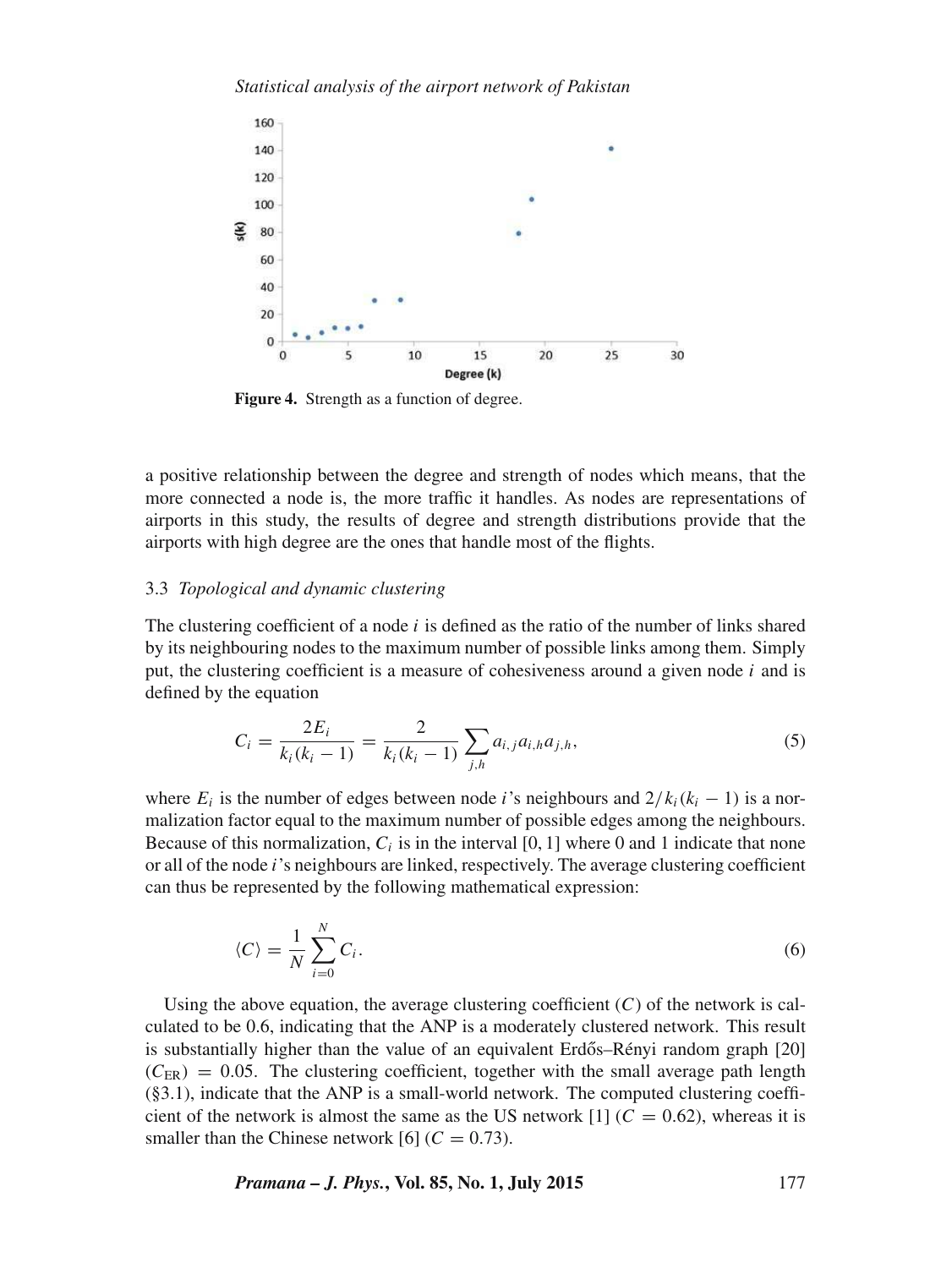*Yasir Tariq Mohmand, Aihu Wang and Haibin Chen*



**Figure 5.** Clustering spectrum.

Unlike the clustering coefficient, the weighted clustering coefficient  $C_i^w$  also takes into account the weights of edges, i.e.,

$$
C_i^{\mathbf{w}} = \frac{1}{s_i (k_i - 1)} \sum_{j,h} \frac{w_{i,j} + w_{i,h}}{2} a_{i,j} a_{i,h} a_{j,h}.
$$
 (7)

The average weighted clustering coefficient can thus be represented by the following mathematical expression:

$$
\langle C^{\mathbf{w}} \rangle = \frac{1}{N} \sum_{i}^{N} C_{i}^{\mathbf{w}}.
$$
 (8)

If the weighted clustering coefficient is equal to the clustering coefficient of the network,  $(C^w = C)$ , it means that the weights are completely uncorrelated. However, when the weighted clustering is greater or smaller than the clustering coefficient, the result implies that clustering is formed by edges with larger weight or smaller weights, respectively. In our case,  $C^w > C$  implies that the clustering is formed by edges with larger weights (figure 5). Also, we can observe that C falls rapidly in contrast to  $C<sup>w</sup>$ . This indicates that large airports provide air connectivity to far-off unconnected airports.

## 3.4 *Degree–degree correlation*

Another important topological characteristic of a network that is examined is the degree– degree correlation between connected nodes. A given network is said to be assortative if the high-degree nodes have a tendency to connect to other high-degree nodes. Similarly, in disassortative networks, low-degree nodes tend to connect to high-degree nodes. Newman introduced a summary statistic for assortativity  $(r)$  in 2002 [21], defined as the Pearson correlation coefficient of the degrees at either end of an edge. Mathematically, this expression can be represented by the following equation:

$$
r = \frac{1}{\sigma_q^2} \sum_{jq} jk \left( e_{jk} - q_j q_k \right),\tag{9}
$$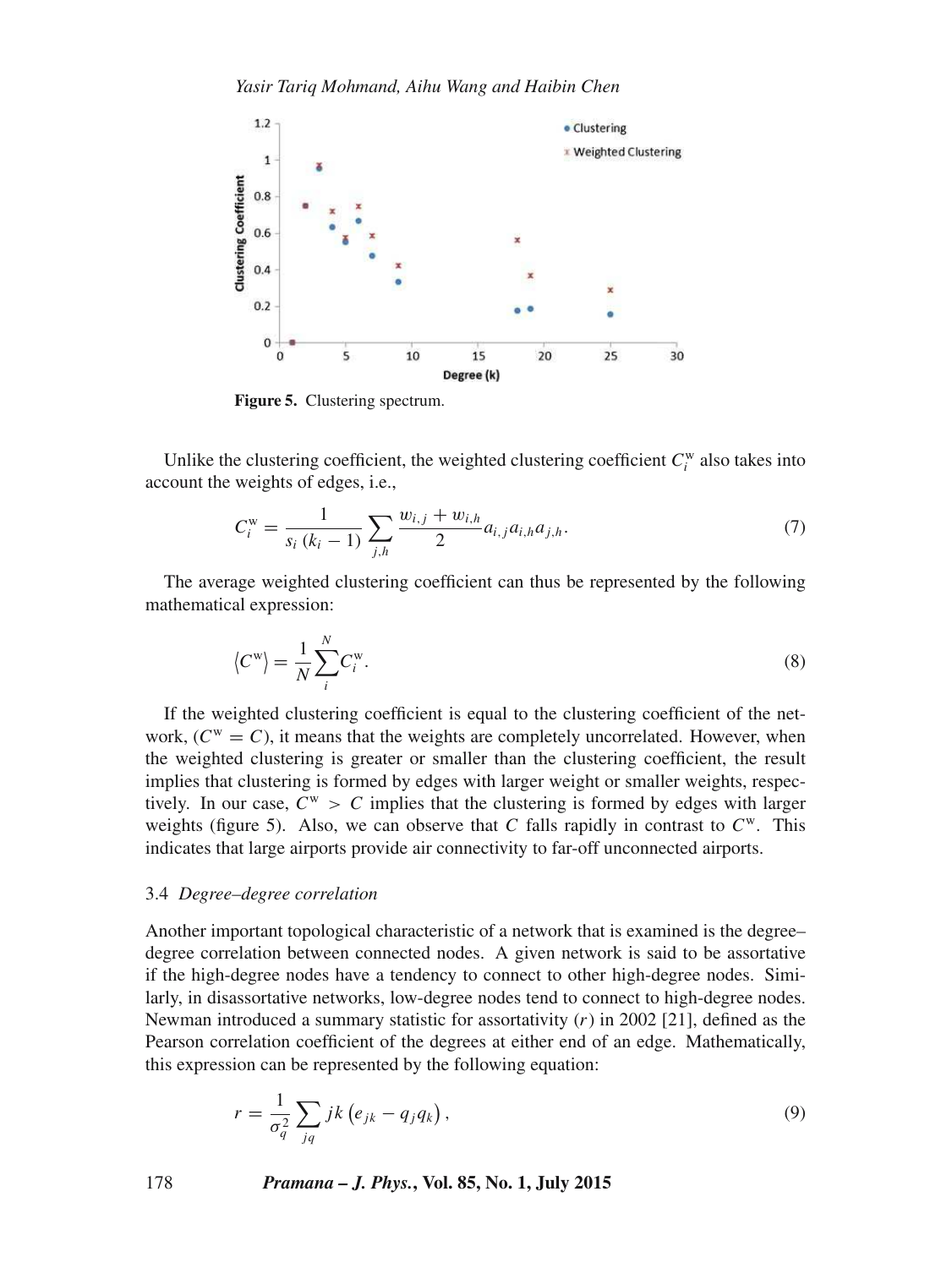where

$$
q_k = \sum_j e_{jk} \quad \text{and} \quad \sigma_q^2 = \sum_k k^2 q_k - \sum_k k q_k^2. \tag{10}
$$

This statistic lies in between the range of  $[-1, 1]$ , where  $-1$  indicates a completely disassortative network and 1 indicates a completely assortative network. Examples of  $r$  greater than 0 include the Pakistan highway network [18] and ship transport network of China  $[22]$ , whereas examples of r less than 0 include the Indian railway network [8,10], public transportation of Singapore [13] and Poland [14] and so on. For ANP, the observed topological disassortativity is  $-0.47$  (similar to Indian air network). A closer inspection of the degree correlations can be done using another measure, the average degree of nearest neighbour,  $K_{nn}(k)$ , for nodes of degree k.

$$
k_{\rm nn}, i = \frac{1}{k_i} \sum_{j=1}^{N} a_{ij} k_j.
$$
 (11)

If  $K_{nn}(k)$  increases with k, the network is assortative. If  $k_{nn}(k)$  decreases with k, the network is disassortative. The weighted version is given by

$$
k_{\text{nn},i}^{\text{w}} = \frac{1}{k_i} \sum_{j=1}^{N} a_{ij} w_{ij} k_j,
$$
\n(12)

where  $k_{nn,i}^{\text{w}} \approx k_{nn,i}$  implies that the edge weights are uncorrelated with the degree of *i*'s neighbours. If the resultant weighted neighbour degree is greater than simple neighbour degree ( $k_{\text{nn},i}^{\text{w}} > k_{\text{nn},i}$ ), then heavily weighted edges connect to neighbours with larger degree, while the opposite occurs when  $k_{nn,i}^w$  <  $k_{nn,i}$ . The average degree of nearest neighbour is represented in figure 6, where  $K_{nn}(k)$  decreases with k and  $k_{nn,i}^{\text{w}} > k_{nn,i}$ means the network is disassortative and heavily weighted edges connect to neighbours with larger degree.



Figure 6. Average degree of nearest neighbours of nodes with degree k.

*Pramana – J. Phys.***, Vol. 85, No. 1, July 2015** 179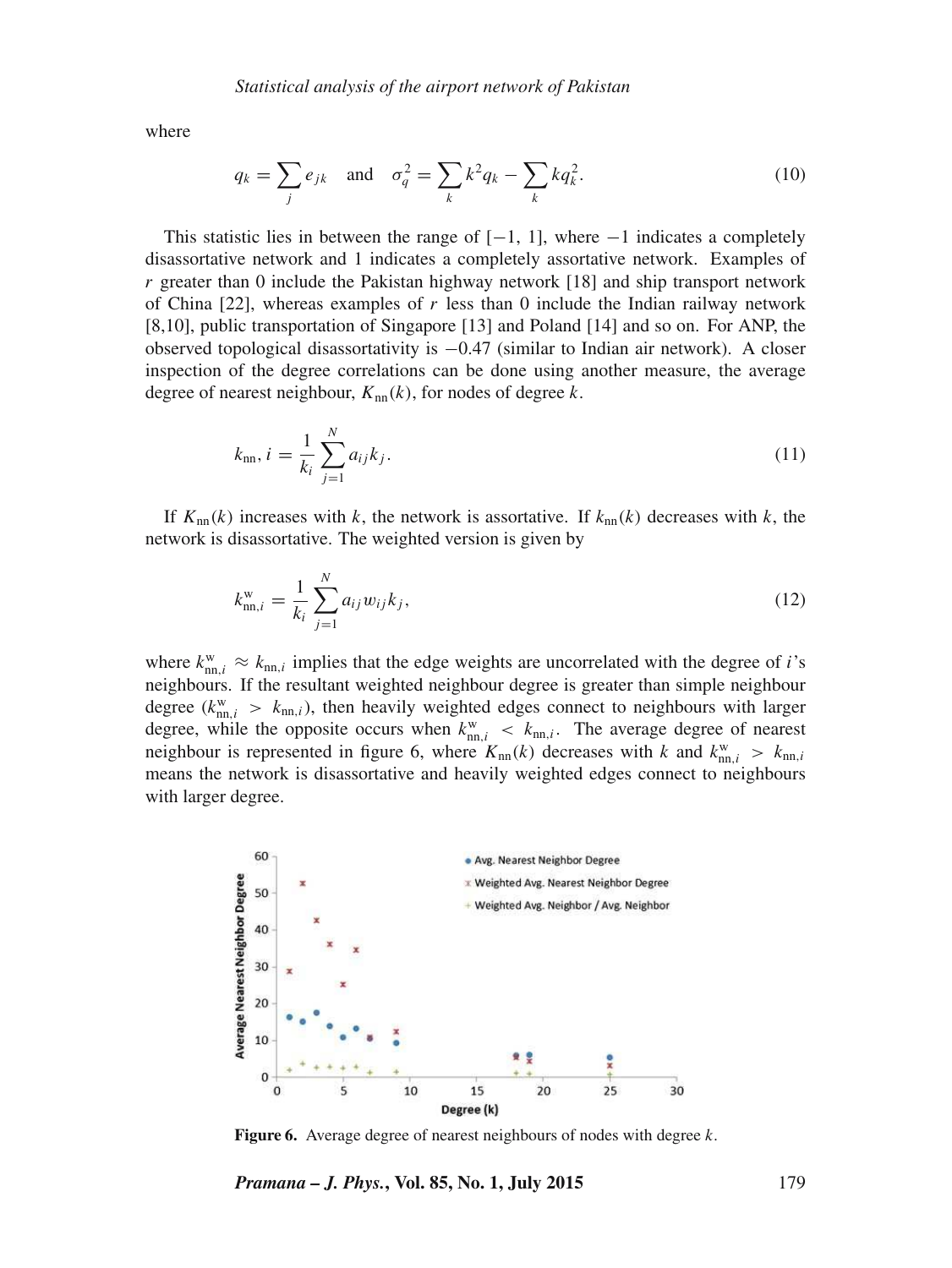

**Figure 7.** Eigenvector centrality.

#### 3.5 *Eigen*v*ector centrality*

In the previous sections, we described the degree and strength centralities which are the simplest measures of centrality. Apart from them, there also exist other centrality measures like betweenness and closeness centralities; however, we shall not be using them as these are defined only for unweighted networks. Instead, we shall be using the eigenvector centrality measure. The basic theme behind this centrality measure is that the quality of an edge should matter, i.e., an edge to a highly central node should matter more than an edge to a node with low centrality. As with all other measures, we average the eigenvector and weighted eigenvector over all nodes with a certain degree k (figure 7).

Both the weighted and unweighted eigenvectors appear to increase slightly with  $k$ because nodes with low degree are connected mainly to nodes with high traffic and as a result have great importance. This is supported by the disassortiveness of the weighted assortativity spectrum (figure 6). For example, lowest degree nodes like Skardu and Gilgit are connected to Islamabad having high traffic flow.

#### **4. Robustness and community analysis**

Technically, the term robustness refers to the endurance of the network's behaviour to conditions of uncertainty [23]. In simpler words, the robustness of a network is the ability of the network to maintain its function when nodes or edges in the network suffer from random or intentional attack [24]. Although two different approaches exist in earlier studies to analyse the robustness of a network, in this paper we use the static robustness (the other being dynamic robustness).

The average network efficiency of the network is taken to analyse the robustness of the airport network of Pakistan. The strength of connectivity can be reflected by  $E$  [25]. The connected efficiency  $\varepsilon_{ij}$  between a node pair  $(i, j)$  is assumed to be the inverse of the path length  $d_{ij}$  between the two nodes, and E is the mean of  $\varepsilon_{ij}$  values of all node pairs [24]. Mathematically,

$$
E(G) = \frac{\sum_{i \neq j \in G} \varepsilon_{ij}}{n (n-1)} = \frac{1}{n (n-1)} \sum_{i \neq j \in G} \frac{1}{d_{ij}},
$$

180 *Pramana – J. Phys.***, Vol. 85, No. 1, July 2015**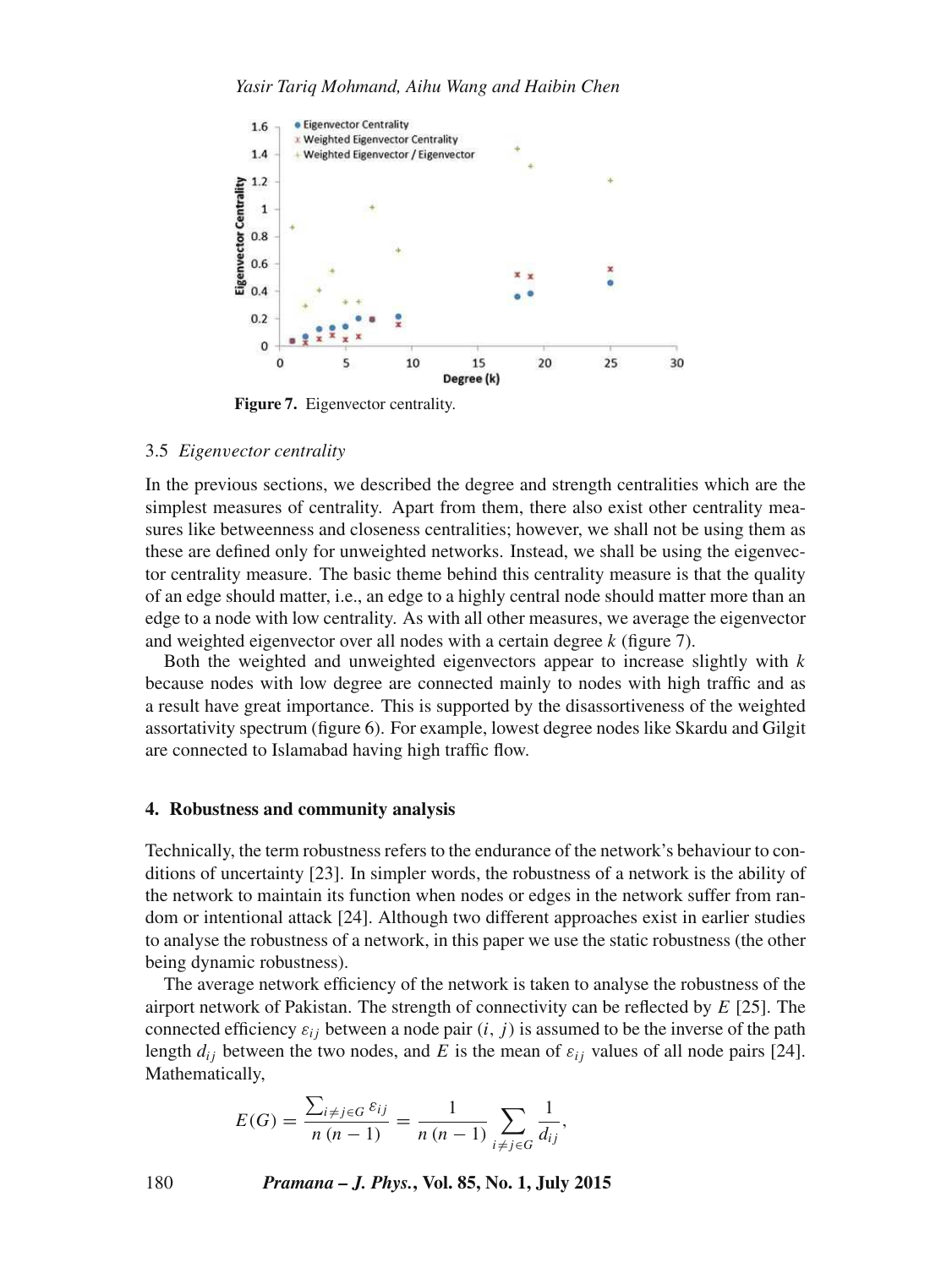

**Figure 8.** Robustness analysis.

where  $n$  is the number of nodes in the network. The larger the  $E$ , the better is the connectivity of the network.

The robustness of the airport network is represented in figure 8. As is evident from the figure, the airport network of Pakistan is highly dependent on the high degree nodes. On failure of the high degree nodes, the efficiency of the network drops significantly, until and unless the efficiency becomes almost equal to zero for the low degree nodes.

Another parameter studied is the community analysis of the network. The communities have been identified by following the procedure put forth by Newman, whereby modularity is used to identify the communities in a network. Modularity according to Newman, is



**Figure 9.** Community analysis.

*Pramana – J. Phys.***, Vol. 85, No. 1, July 2015** 181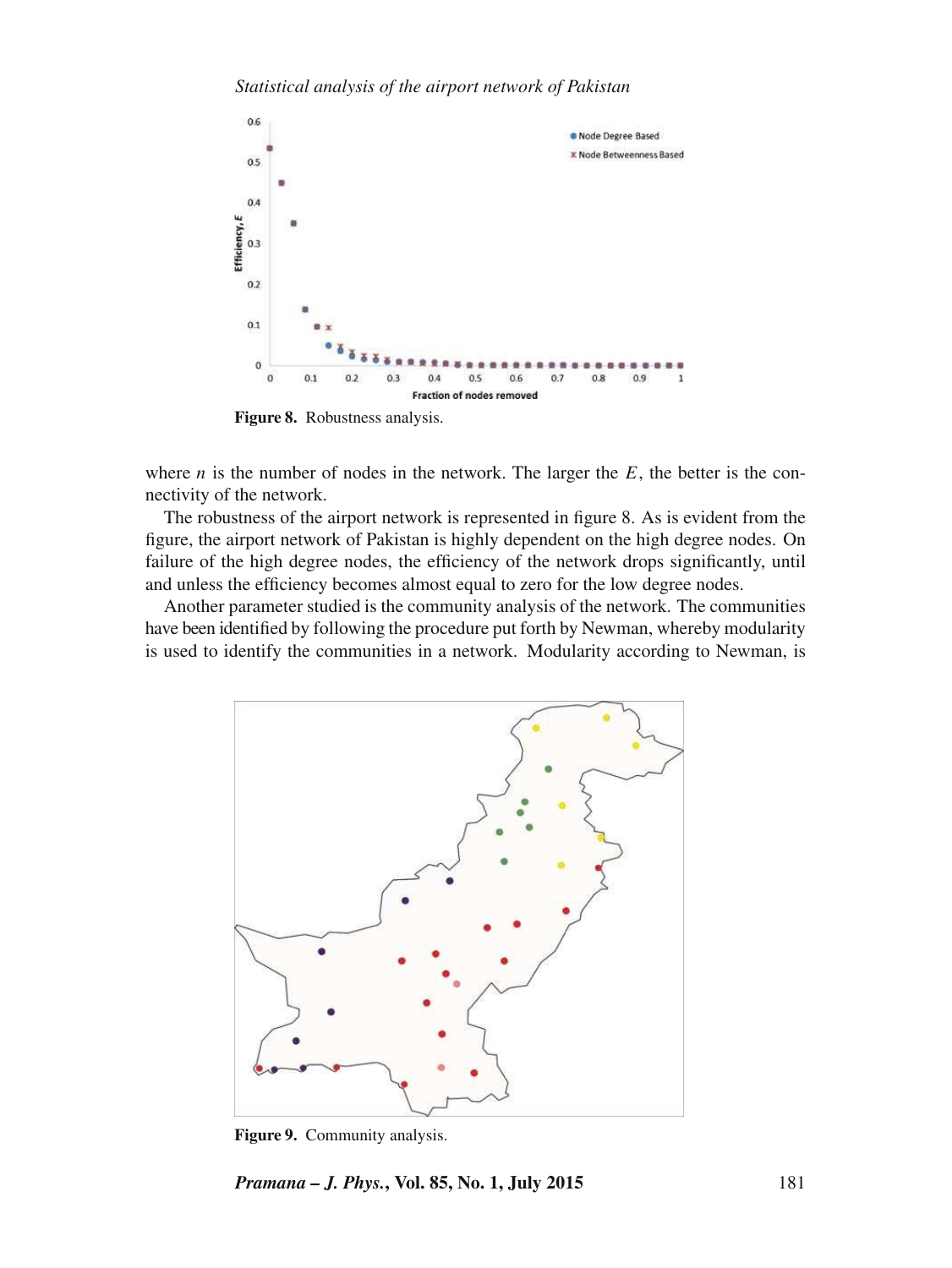the number of edges falling within groups minus the expected number of edges in an equal sized network of randomly placed edges and hence, positive value of modularity indicates the presence of a community structure in the network. In the case of the ANP, community structure of the network is performed by optimizing for positive modularity. The resultant output is presented in figure 9. The high degree nodes of the ANP form a separate community as these handle most of the traffic of the network and as such fall in the same community.

# **5. Conclusion and future work**

Transportation networks, be it land, air or sea, represent the development level of a country and can rightly be described as the backbone of economic development. Along with other tools, complex network methodologies have been extensively used to analyse transportation networks. As an addition to the theory and application of complex networks, the weighted domestic airport network of Pakistan is analysed using complex network theory. The ANP is a moderately clustered network, where the degree distribution is a power law with a few nodes having the highest degree connectivity. The small-world properties and disassortative mixing of the network are evident from the calculated results. Although the network is small compared to Chinese, Indian and the US airport networks, in terms of topological properties, the ANP shows some resemblance to these networks, especially to its close neighbour, India.

With the addition of several low-cost airline services, the ANP is expected to grow, both in terms of coverage and frequency of flights. It will be interesting to study this network with regard to passenger or cargo flow as it will further provide an understanding of the dynamic features of the airport network. Also, other research methods can be applied to the airlines operating in Pakistan by comparing the results to their counterparts. Such a study will point out the limitations and hopefully leave room for improvements in the current aviation industry of Pakistan.

### **Acknowledgements**

This research is supported by 2011 Founded Project of National Natural Science Foundation of China (71171084), 2011, Research Fund for the Doctoral Program of Higher Education of China (20110172110010) and The Fundamental Research Funds for the Central Universities (2012, x2gsD2117850).

# **References**

- [1] C Li-Ping *et al*, *Chin. Phys. Lett.* **20**, 1393 (2003)
- [2] G Bagler, *Physica A* **387**, 2972 (2008)
- [3] R Guimerá and L A N Amaral, *Euro. Phys. J. B* **38**, 381 (2004)
- [4] R Guimera, S Mossa, A Turtschi and L A N Amaral, *Proc. Natl. Acad. Sci. USA* **102**, 7794 (2005)
- [5] L Hong-Kun and Z Tao, *Acta Phys. Sin.* **56**, 106 (2007)
- [6] W Li and X Cai, *Phys. Re*v*. E* **69**, 046106 (2004)